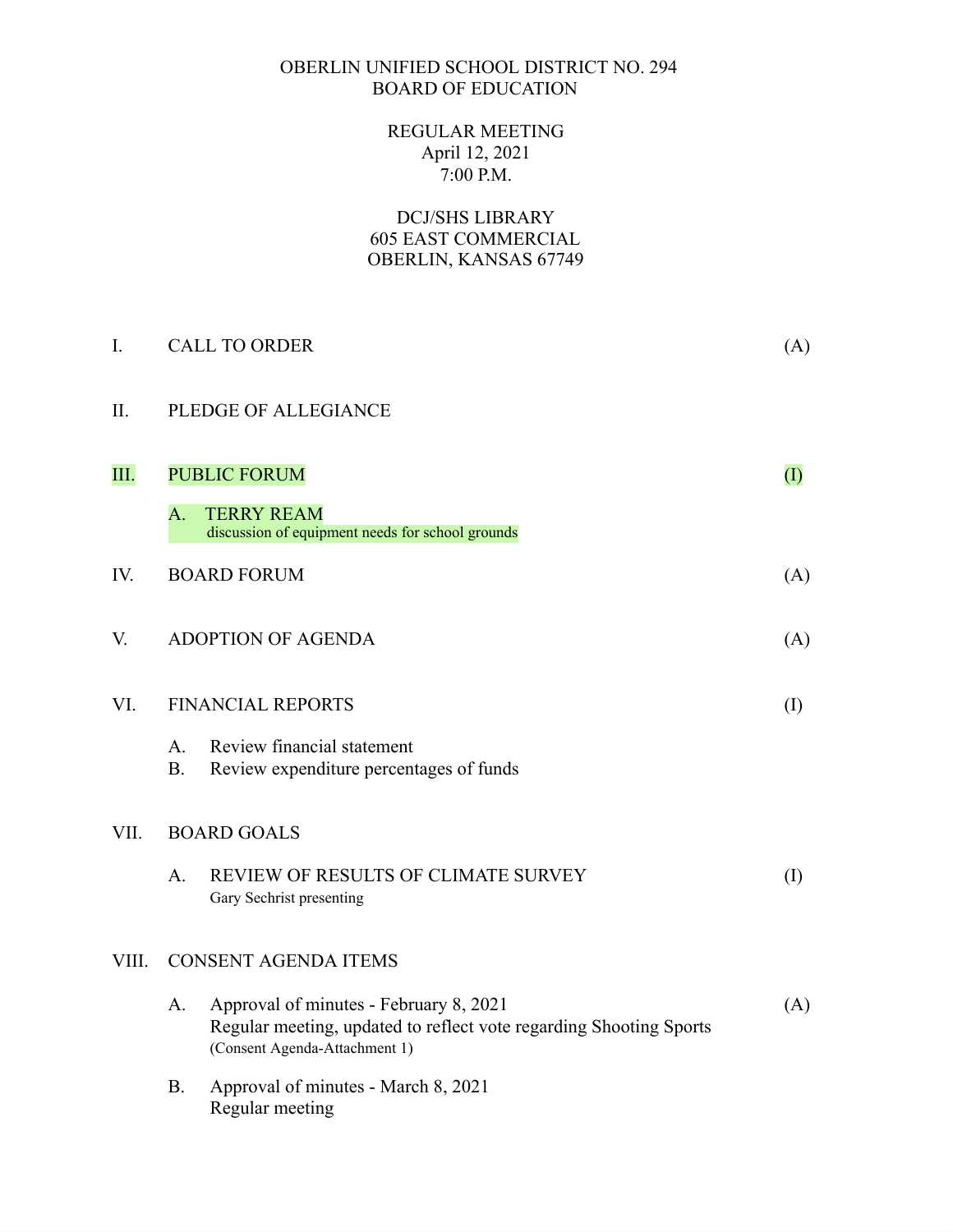|     | C.                  | Approval of bills for payment<br>(Consent Agenda-Attachment 3)                                          | (A)      |  |  |
|-----|---------------------|---------------------------------------------------------------------------------------------------------|----------|--|--|
| IX. |                     | ANNUAL AGENDA ITEMS AND REPORTS<br>Open to Board Member Reports/Discussion                              | $\rm(I)$ |  |  |
| Х.  |                     | <b>ITEMS FOR DISCUSSION</b>                                                                             |          |  |  |
|     | A.                  | BANK ACCOUNTS AND OTHER HOLDINGS AT FNB<br>See handouts                                                 | (D)      |  |  |
|     | <b>B.</b>           | SYMMETRY/MIDWEST ENERGY BILLS AND KASB/KJUMP<br><b>RECOMMENDATIONS</b><br>See handouts                  | (D)      |  |  |
|     | $\mathbf{C}$ .      | <b>QUESTION ABOUT HIRING ELEMENTARY POSITION</b>                                                        |          |  |  |
| XI. | <b>ACTION ITEMS</b> |                                                                                                         |          |  |  |
|     | A.                  | APPROVAL OF BRANDON HARDWICK FOR HEAD<br><b>FOOTBALL COACH</b><br><b>Brandon Gehring</b>                | (A)      |  |  |
|     | <b>B.</b>           | APPROVAL OF RECOMMENDATION FOR SHAWN BAKER AS<br>ASST. JR HI VOLLEYBALL COACH<br><b>Brandon Gehring</b> | (A)      |  |  |
|     | C.                  | APPROVAL TO MOVE FORWARD WITH GMCN ARCHITECTS<br>(Action Items Attachment 4)                            | (A)      |  |  |
|     | D.                  | APPROVAL OF NEW BCBS INSURANCE RATE<br>(Action Items Attachment 5)                                      | (A)      |  |  |
|     | Ε.                  | APPROVAL OF QUOTE/BID FOR BLEACHERS<br>(Action Items Attachment 6)                                      | (A)      |  |  |
|     | F.                  | <b>STRATEGIC PLANNING</b><br>Dr. Applegate (Action Items Attachment 7)                                  | (A)      |  |  |
|     | G.                  | <b>WINDOW BIDS</b><br>(Action Items Attachment 8 - 11)                                                  | (A)      |  |  |

# XII. INFORMATION ITEMS